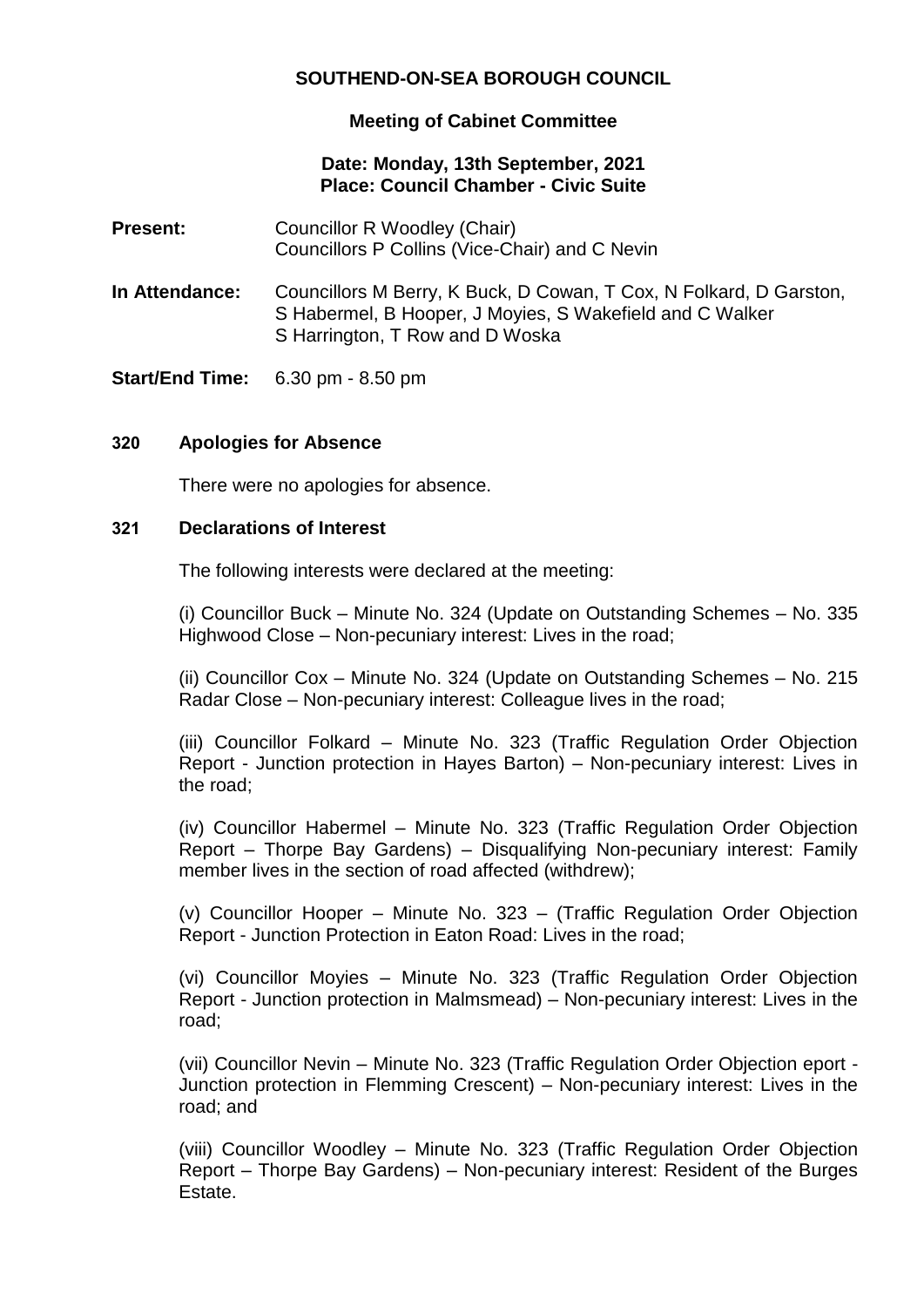## **322 Minutes of the Meeting held on Monday, 26th July, 2021**

#### Resolved:-

That the Minutes of the meeting held on Monday, 26<sup>th</sup> July 2021 be received, confirmed as a correct record and signed.

## **323 Traffic Regulation Order Objection Report**

The Cabinet Committee received a report of the Executive Director (Neighbourhoods and Environment) that presented the representations that had been received in response to the statutory consultation for traffic regulation orders for the introduction of waiting restrictions in the sections of road set out in the Appendices to the submitted report.

The report sought the Cabinet Committee's approval on the way forward in respect of these proposals, after having considered the views of the Traffic Regulations Working Party, following consideration of all the representations that had been received in writing and at the meeting.

The Cabinet Committee noted that whilst the extent of the proposed waiting restrictions in the form of junction protection was not specified, the default length for junction protection was 10 metres. The Cabinet Committee, however, noted the views of the Traffic Regulations Working Party that there may be instances where the length of the junction protection could be reduced to reduce the impact on parking availability whilst maintaining clear and safe sight lines and visibility. On such location was Walker Drive at its junction with Henry Drive, where it was felt that the length of restriction in Walker Drive should be reduced to 5 metres rather than 10 metres.

The Cabinet Committee also noted the views of the Traffic Regulations Working Party in relation to the proposed waiting restriction in Crosby Road. It felt that the restrictions set out in the advertised draft traffic regulation order would retain some parking availability whilst maintaining the safe and efficient use of the highway.

With reference to the proposals for Thorpe Bay Gardens, the Cabinet Committee was reminded that issue relating to the Covenant, as explained at its meeting on 10<sup>th</sup> June 2021 (Minute 49 refers), was not relevant when determining highway waiting restrictions. The Council should act only in its capacity as Highways Authority in accordance with its powers to regulate the use of the highway in accordance with the Highways Act 1980 and the Road Traffic Regulation Act 1984, and not in its capacity as landowner.

Having considered the views of the Traffic Regulations Working Party it was:-

### Resolved:-

1. That final confirmation of the draft traffic regulation order PTO1009 introducing waiting restrictions in the form of junction protection at various locations within the Borough be delegated to the Executive Director (Neighbourhoods and Environment) in consultation with the Cabinet Member for Transport, Asset management and Inward Investment, following discussion with the relevant Ward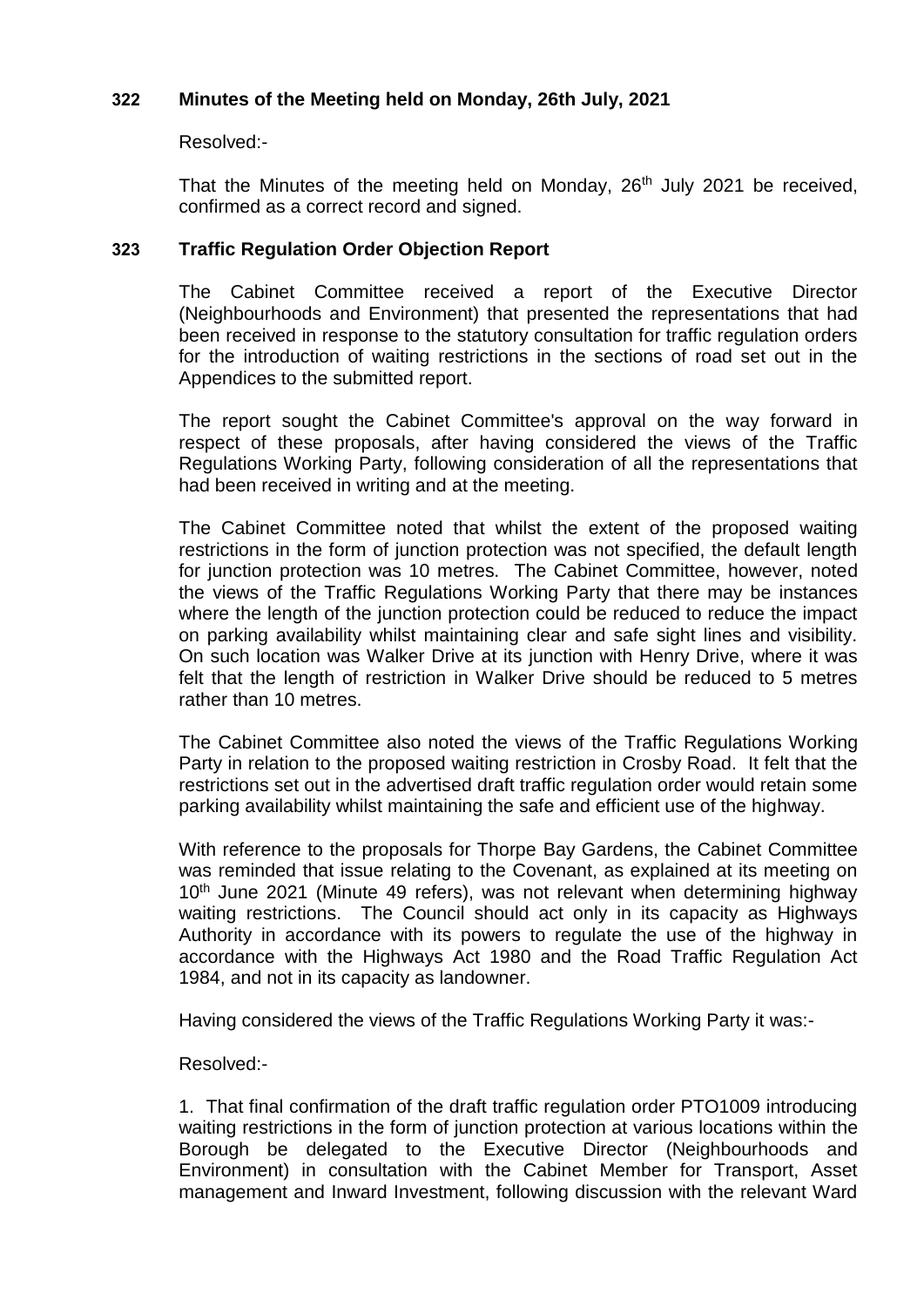Members on the extent of the junction protection to be implemented at each location. The default length of the restrictions is a maximum length of 10 metres. The length of waiting restrictions in Walker Drive shall be reduced to 5 metres each side of Henry Drive.

2. That, as specified in Appendix A to the submitted report, a further review of the proposals be undertaken where alternative proposals have been suggested by residents and revised options be submitted to a future meeting of the Traffic Regulation Working Party and Cabinet Committee where appropriate.

3. That Traffic Regulation Order PTO1010 introducing no waiting restrictions from 1.00 p.m. to 3.00 p.m. Mondays to Fridays in the sections of Crosby Road specified in Appendix B to the submitted report be confirmed as advertised and that a review of the effect of the scheme be undertaken 6 months after implementation.

4. That, in relation to Traffic Regulation Order PTO1011 introducing various waiting restrictions at various locations within the Borough, the following be approved:

(i) The following proposals be implemented as advertised:

- Ringwood Drive – no waiting at any time on both sides on the bend outside no. 26-28;

- Barnstable Close – no waiting both sides Mondays to Fridays between 2.00 p.m. to 3.00 p.m. ; and

- Thames Close – no waiting at any time both sides along its entire length.

(ii) That the following proposals not be progressed:

- Seaview Road;
- Thames Close one hour restrictions; and

- Bunters Avenue.

(iii) That the following scheme proposals be reviewed and reported to a future meeting of the Traffic Regulations Working Party and Cabinet Committee, as appropriate:

- Scarborough Drive - opposite No.10;

- London Road – north-side between Scarborough Drive and Madeira Drive;

- London Road – both sides between the Synagogue on the north and No. 817 (Gainsborough Carpets);

- Scarborough Drive – replacement of bay opposite the side of Fortune Gardens takeaway;

- London Road – outside No. 1163;

- Seaview Road – on the whole west-side with the exception of outside No.24 Broadway and as junction protection on the east-side;

- Access Road of Alexandra Street behind Nos. 59-67;

- Rampart Street – south-side west of John Street; and

- Bunters Avenue turning head.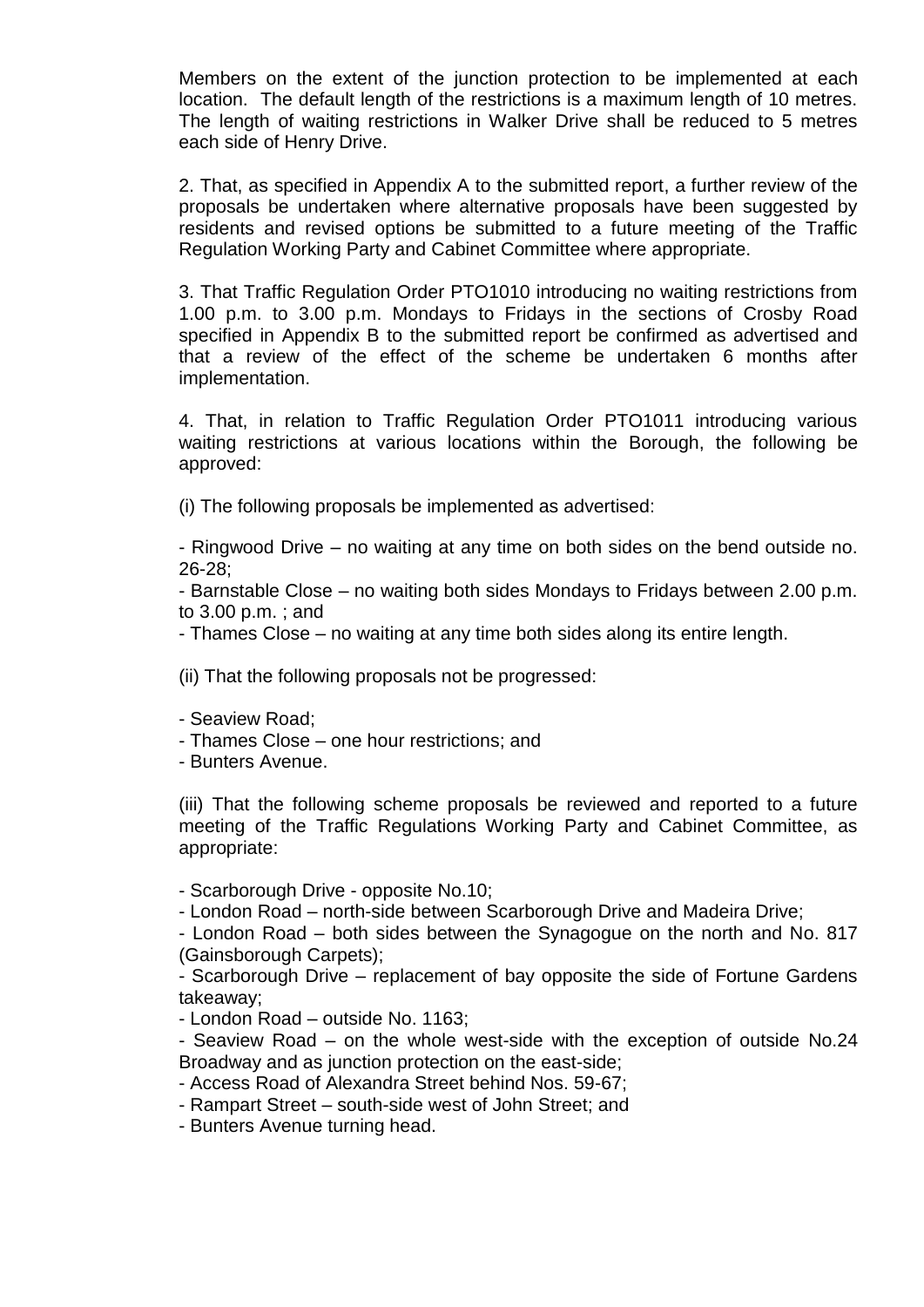(iv) That the proposals relating to Sairard Gardens be reported to the next meeting of the Traffic Regulations Working Party and Cabinet Committee as appropriate, for the reasons detailed.

(v) That the proposals relating to Maya Close between Ness Road and Jena Close be deferred pending a review of the scheme and be considered in conjunction with the petition recently received requesting the introduction of a residents' parking scheme.

(vi) That the proposals for London Road/Scarborough Drive not be progressed at this time and that a revised scheme be prepared for consultation.

5. That Traffic Regulation Order PTO1012 Thorpe Bay Gardens Proposed Waiting Restrictions be confirmed as advertised and the proposals implemented.

Reasons for Decision As set out in the submitted report

Other Options As set out in the submitted report

Note: This is an Executive function Cabinet Member: Councillor Woodley **\*Called-in to Place Scrutiny Committee**

#### **324 Update on Outstanding Schemes**

The Cabinet Committee received a report of the Executive Director (Neighbourhoods and Environment) that presented an update on the progression of traffic regulation order requests in respect of various proposed waiting restrictions and schemes by Ward.

In response to questions, the Council's Head of Traffic & Highways undertook to provide an update to Ward Councillors on the following schemes:

- the progress of scheme No. 216 regarding the reduction of waiting restrictions in Earls Hall Avenue; and

- scheme No. 263 regarding the introduction of waiting restrictions, the relocation of the parking bay for disabled persons and unrestricted parking bays in Lundy Close.

With reference to scheme No. 216 regarding the introduction of junction protection in Radar Close, the Council's Head of Traffic & Highways gave assurances that the junctions of other roads in the estate would be reviewed and included in tranche 3 of the scheme.

Resolved:-

That the report be noted and that any schemes missing from the list at Appendix 1 to the submitted report or any new schemes be forwarded to the relevant service area by email to traffweb@southend.gov.uk

Reason for Decision